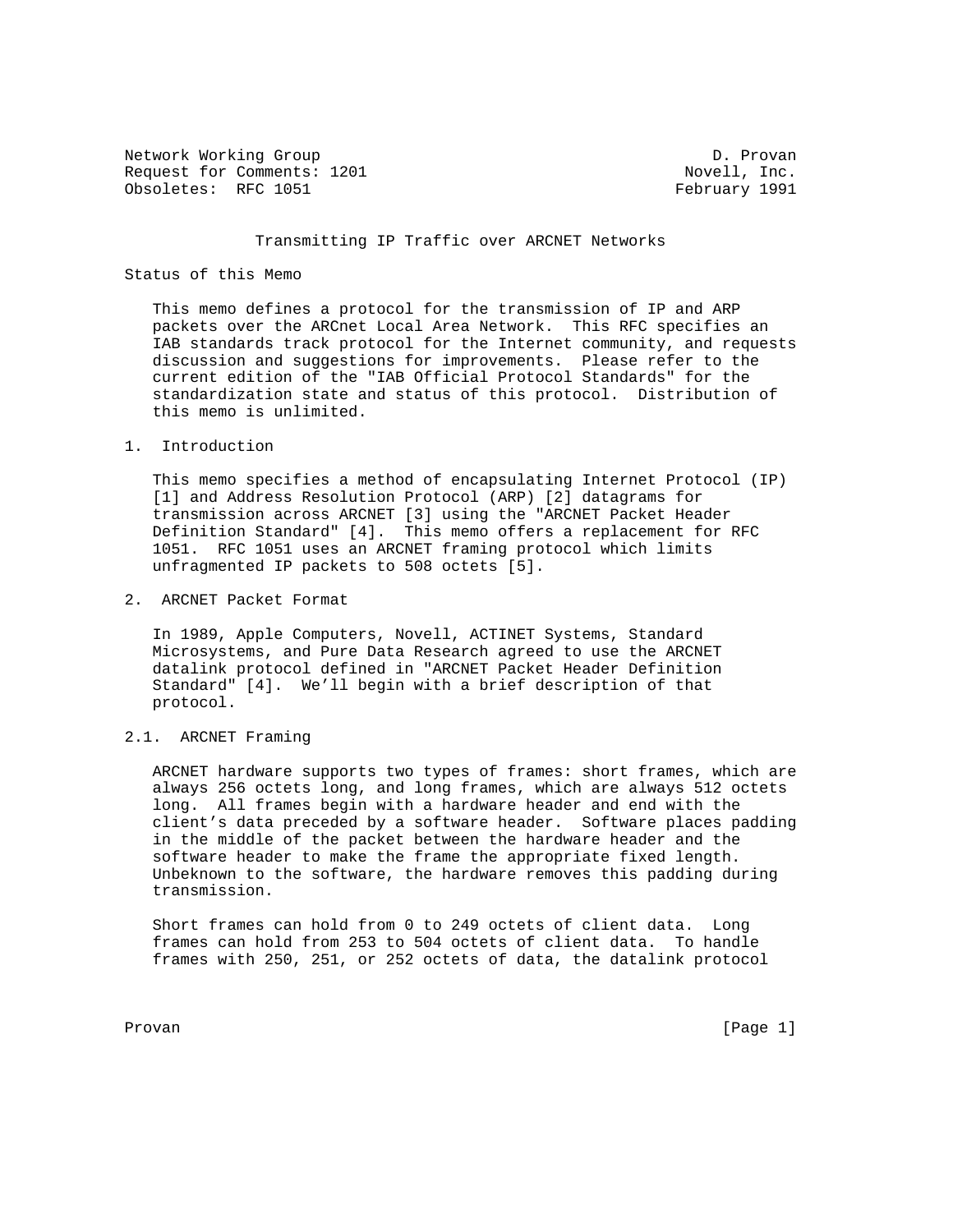introduces a third frame type: the exception frame.

 These three frame formats are shown here. Except as noted, each block represents one octet.

| Short Frame                         | Long Frame                                          | Exception Frame                                       |
|-------------------------------------|-----------------------------------------------------|-------------------------------------------------------|
| source                              | source                                              | source                                                |
| destination                         | destination                                         | destination                                           |
| offset                              |                                                     |                                                       |
| unused<br>$(offset - 3)$<br>octets) | offset                                              | offset                                                |
|                                     | unused<br>$(offset - 4)$<br>octets)                 | unused<br>(offset - $4$                               |
| protocol ID                         |                                                     | octets)                                               |
| split flag                          | protocol ID                                         | protocol ID                                           |
| sequence<br>number                  | split flag                                          | flag: FF hex                                          |
| $(2 \text{ octets})$                | sequence                                            | padding: 0xFF                                         |
| client data                         | number<br>$(2 \text{ octets})$                      | padding: 0xFF                                         |
| $(256 - \text{offset})$             | client data<br>$(512 - \text{offset})$<br>4 octets) | (protocol ID)                                         |
| - 4 octets)                         |                                                     | split flag                                            |
|                                     |                                                     | sequence<br>number<br>$(2 \text{ octets})$            |
|                                     |                                                     | client data<br>$(512 - \text{offset})$<br>- 8 octets) |
|                                     |                                                     |                                                       |

 These packet formats are presented as software would see them through ARCNET hardware. [3] refers to this as the "buffer format". The actual format of packets on the wire is a little different: the destination ID is duplicated, the padding between

Provan [Page 2]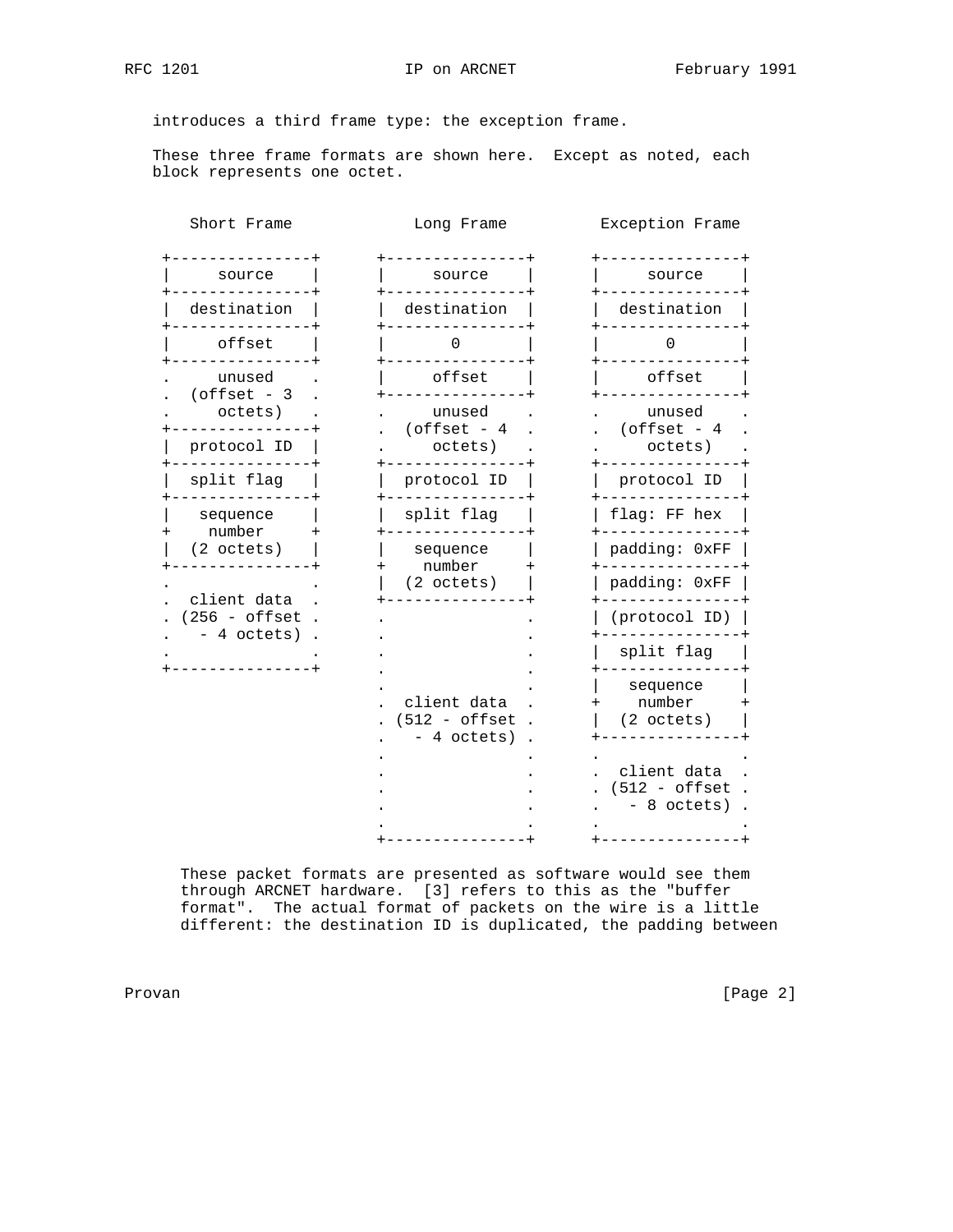the offset field and the protocol ID field is not transmitted, and there's some hardware framing information. In addition, the hardware transmits special packets for buffer allocation and reception acknowledgement which are not described here [3].

## 2.2. Datalink Layer Fragmentation

 ARCNET hardware limits individual frames to 512 octets, which allows 504 octets of client data. This ARCNET datalink protocol allows the datalink layer to break packets into as many as 120 fragments for transmission. This allows ARCNET clients to transmit up to 60,480 octets in each packet.

 The "split flag" describes datalink layer packet fragments. There are three cases: an unfragmented packet, the first fragment of a fragmented packet, and any other fragment of a fragmented packet.

Unfragmented packets always have a split flag of zero.

 The first fragment of a fragmented packet has a split flag equal to  $((T-2)*2)+1$ , where T is the total number of fragments to expect for the packet.

 Subsequent fragments of a fragmented packet have a split flag equal to  $((N-1)*2)$ , where N is the number of this fragment. For example, the fourth fragment of a packet will always have the split flag value of six  $($   $(4-1)*2$   $).$ 

 The receiving station can identify the last fragment of a packet because the value of its 8-bit split flag will be one greater than the split flag of the first fragment of the packet.

 A previous version of this ARCNET datalink protocol definition only allowed packets which could be contained in two fragments. In this older standard, the only legal split flags were 0, 1, and 2. Compatibility with this older standard can be maintained by configuring the maximum client data length to 1008 octets.

 No more that 120 fragments are allowed. The highest legal split flag value is EE hex. (Notice that the split flag value FF hex is used to flag exception packets in what would otherwise be a long packet's split flag field.)

All fragments of a single packet carry the same sequence number.

2.3. Datalink Layer Reassembly

The previous section provides enough information to implement

Provan [Page 3]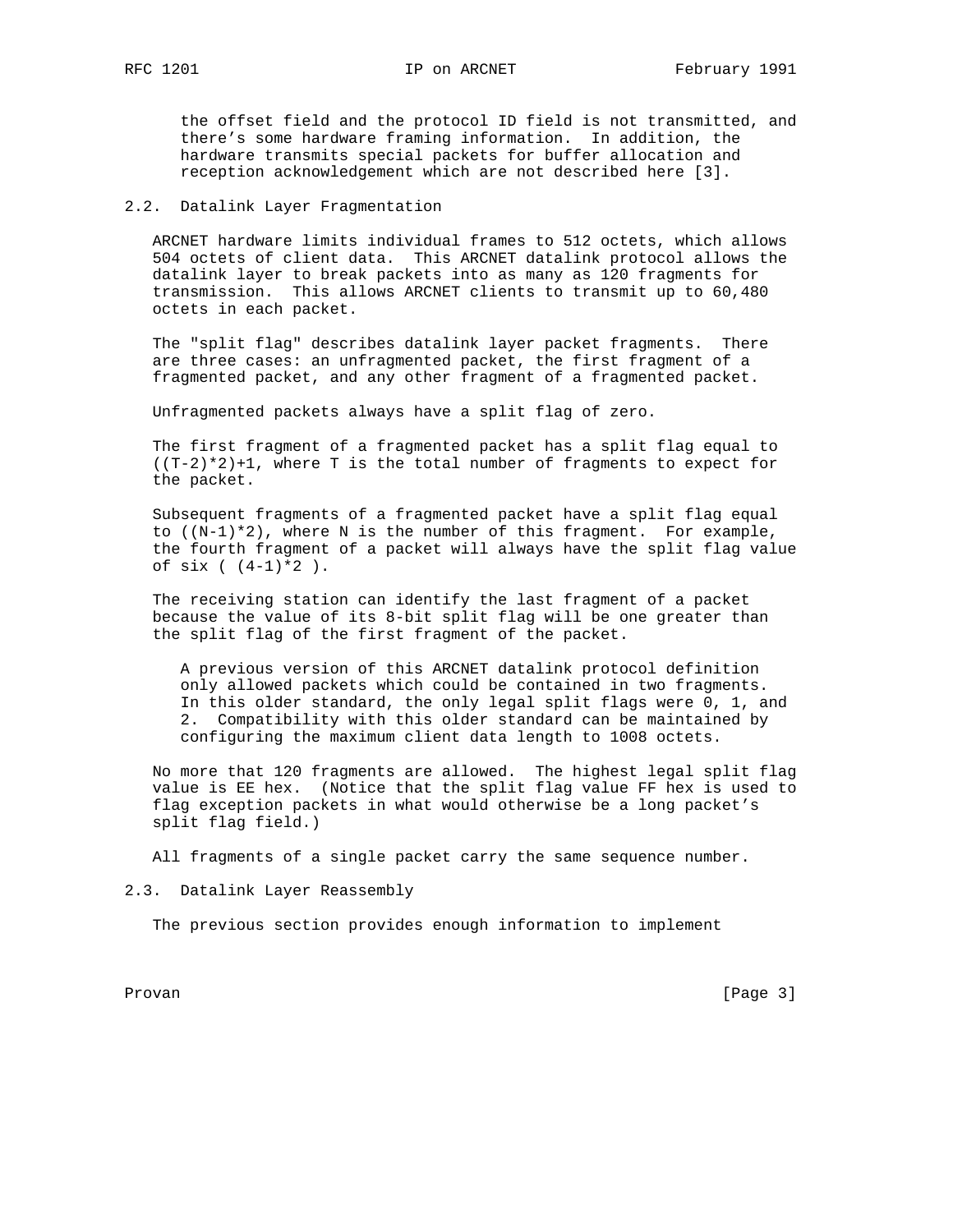datalink reassembly. To avoid buffer allocation problems during reassembly, we recommend allocating enough space for the entire reassembled packet when the first fragment arrives.

 Since fragments are sent in order, the reassembly procedure can give up on a packet if it receives a fragment out of order. There is one exception, however. It is possible for successfully received fragments to be retransmitted. Reassembly software should ignore repetitious fragments without giving up on the packet.

 Since fragments will be sent briskly, the reassembly procedure can give up on a partially reassembled packet if no additional fragments for it arrive within a few seconds.

#### 2.4. Datalink Layer Retransmission

 For each unicast ARCNET packet, the hardware indicates to the sender whether or not the receiver acknowledged the packet. To improve reliability, datalink implementations are encouraged to retransmit unacknowledged packets or packet fragments. Several retransmissions may be necessary. Broadcast packets, however, are never acknowledged and, therefore, they should never be retransmitted.

 Packets which are successfully received may not be successfully acknowledged. Consequently, retransmission by the datalink implementation can cause duplicate packets or duplicate fragments. Duplicate packets are not a problem for IP or ARP. As mentioned in the previous section, ARCNET reassembly support should ignore any redundant fragments.

## 3. Transmitting IP and ARP Datagrams

 IP and ARP datagrams are carried in the client data area of ARCNET packets. Datalink support places each datagram in an appropriate size ARCNET frame, fragmenting IP datagrams larger than 504 octets into multiple frames as described in the previous section.

4. IP Address Mappings

 This section explains how each of the three basic 32-bit internet address types are mapped to 8-bit ARCNET addresses.

### 4.1. Unicast Addresses

 A unicast IP address is mapped to an 8-bit ARCNET address using ARP as specified in [2]. A later section covers the specific values which should be used in ARP packets sent on ARCNET networks.

Provan [Page 4]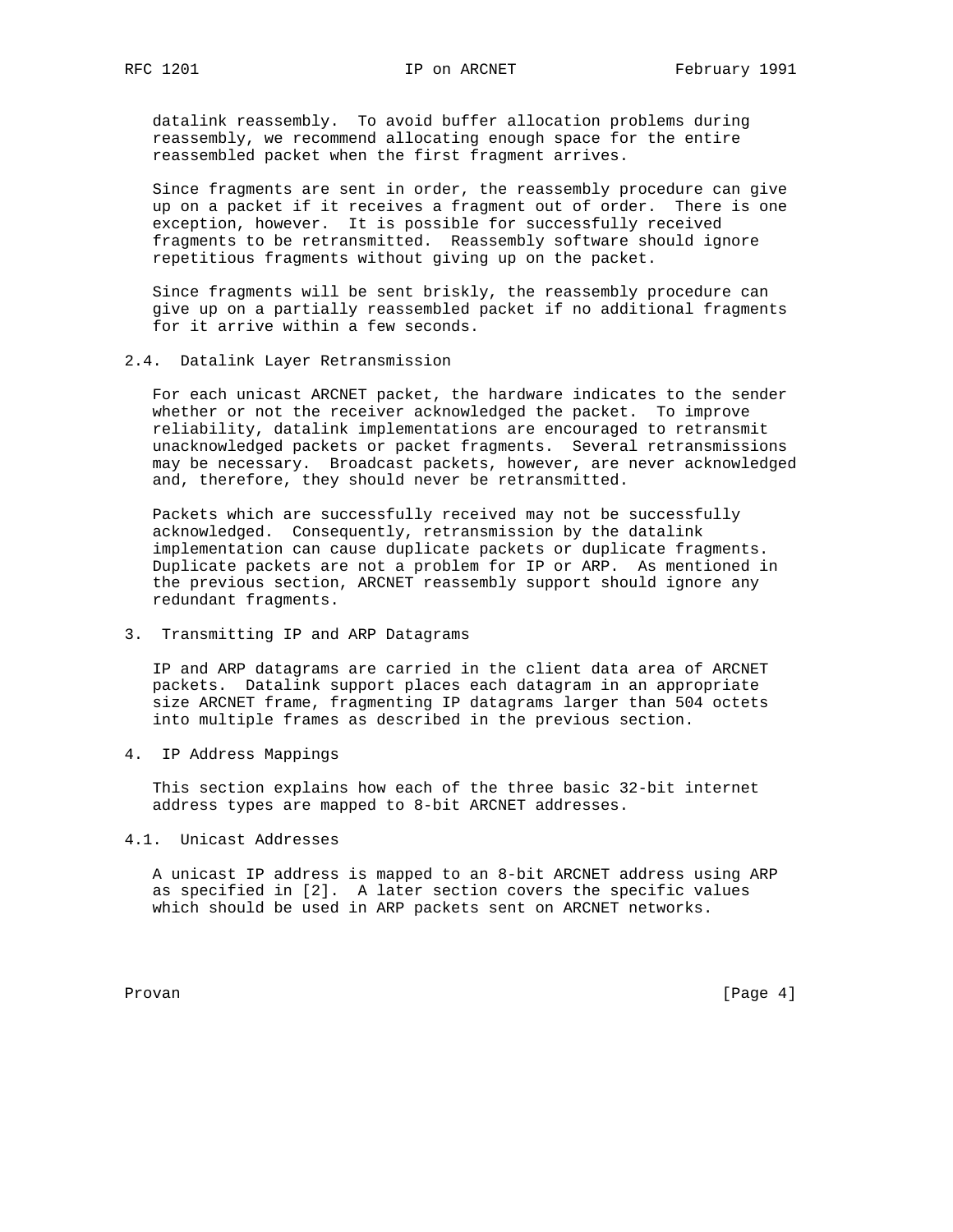It is possible to assign IP addresses such that the last eight bits are the same as the 8-bit ARCNET address. This would allow direct mapping of IP address to ARCNET address without using a discovery protocol. Some implementations might provide this as an option, but it is not recommended practice. Although such hard wired mapping is initially appealing, experience shows that ARP is a much more flexible and convenient approach which has a very small cost.

## 4.2. Broadcast Addresses

 All IP broadcast addresses must be mapped to the ARCNET broadcast address of 0.

 Unlike unicast packets, ARCNET does not attempt to insure delivery of broadcast packets, so they may be lost. This will not have a major impact on IP since neither IP nor ARP expect all packets to be delivered.

#### 4.3. Multicast Addresses

 Since ARCNET provides no support for multicasts, all IP multicast addresses must be mapped to the ARCNET broadcast address of 0.

# 5. ARP

 The hardware address length is 1 octet for ARP packets sent over ARCNET networks. The ARP hardware type for ARCNET is 7. ARP request packets are broadcast by directing them to ARCNET broadcast address, which is 0.

# 6. RARP

 Reverse Address Resolution Protocol [6] packets can also be transmitted over ARCNET. For the purposes of datalink transmission and reception, RARP is identical to ARP and can be handled the same way. There are a few differences to notice, however, between RARP when running over ARCNET, which has a one octet hardware address, and Ethernet, which has a six octet hardware address.

 First, there are only 255 different hardware addresses for any given ARCNET while there's an very large number of possible Ethernet addresses. Second, ARCNET hardware addresses are more likely to be duplicated on different ARCNET networks; Ethernet hardware addresses will normally be globally unique. Third, an ARCNET hardware address is not as constant as an Ethernet address: ARCNET hardware addresses are set by switches, not fixed in ROM as they are on Ethernet.

Provan [Page 5]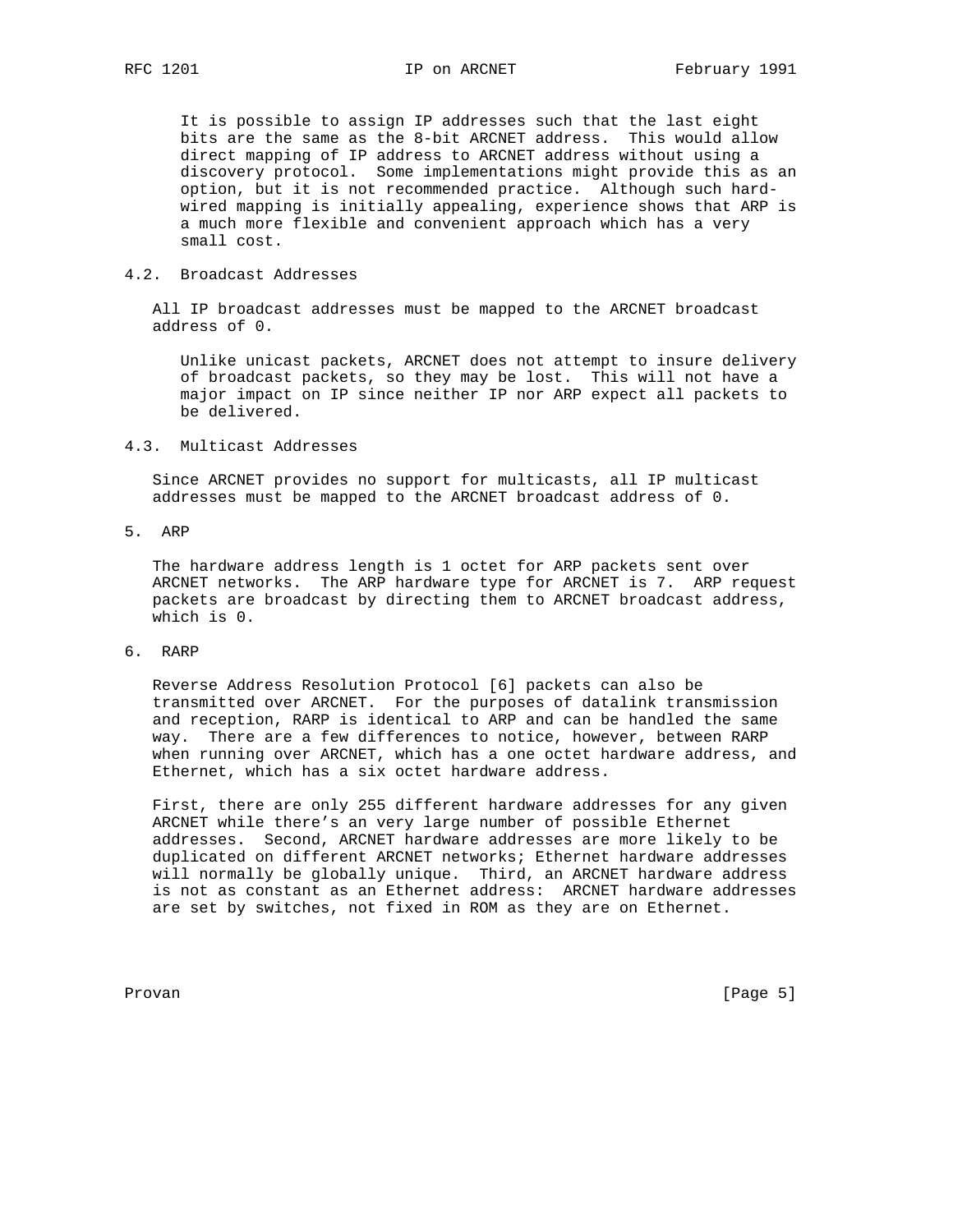### 7. Maximum Transmission Unit

 The maximum IP packet length possible using this encapsulation method is 60,480 octets. Since this length is impractical, all ARCNET implementations on a given ARCNET network will need to agree on a smaller value. Therefore, the maximum packet size MUST be configurable in implementations of this specification.

 In any case, implementations must be able to send and receive IP datagrams up to 576 octets in length, and are strongly encouraged to handle IP datagrams up to 1500 octets in length.

 Implementations may accept arriving IP datagrams which are larger than their configured maximum transmission unit. They are not required to discard such datagrams.

 To minimize the amount of ARCNET fragmentation, implementations may want to aim at an optimum IP packet size of 504 bytes. This avoids the overhead of datalink fragmentation, but at the expense of increasing the number of IP packets which must be handled by each node in the path. In addition to encouraging local applications to generate smaller packets, an implementation might also use the TCP maximum segment size option to indicate a desire for 464 octet TCP segments [7], or it might announce an IP MTU of 504 octets through an MTU discovery mechanism such as [8]. These would inform non- ARCNET nodes of the smaller optimum packet size.

#### 8. Assigned Numbers

 Datapoint Corporation assigns ARCNET protocol IDs to identify different protocols running on the same ARCNET medium. For implementations of this specification, Datapoint has assigned 212 decimal to IP, 213 decimal to ARP, and 214 decimal to RARP. These are not the numbers assigned to the IP encapsulation defined by RFC 1051 [5]. Implementations of RFC 1051 can exist on the same ARCNET as implementations of this specification, although the two would not be able to communicate with each other.

 The Internet Assigned Numbers Authority (IANA) assigns ARP hardware type values. It has assigned ARCNET the ARP hardware type of 7 [9].

# Acknowledgements

 Several people have reviewed this specification and provided useful input. I'd like to thank Wesley Hardell at Datapoint and Troy Thomas at Novell's Provo office for helping me figure out ARCNET. In addition, I particularly appreciate the effort by James VanBokkelen at FTP Software who picked on me until all the fuzzy edges were

Provan [Page 6]